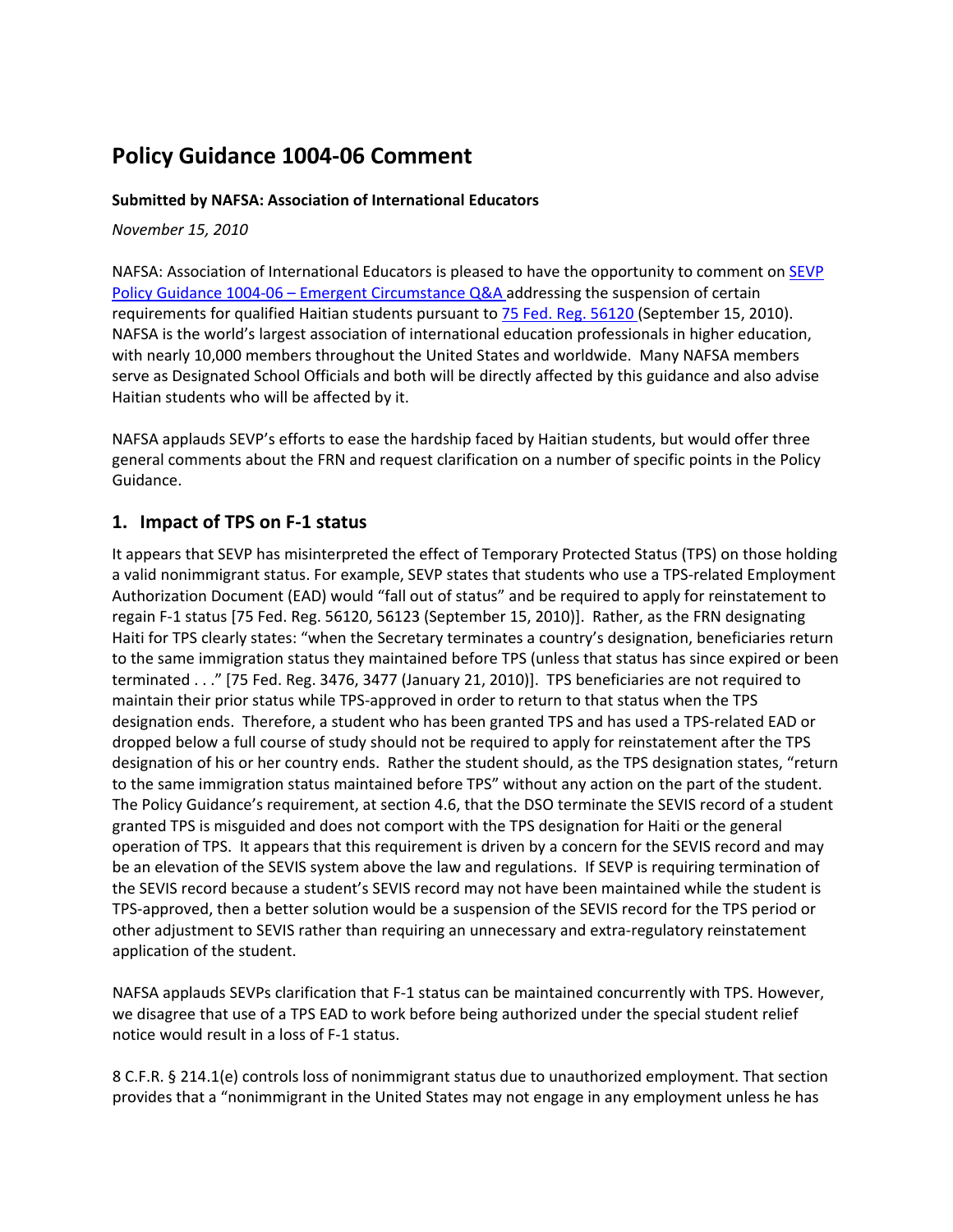been accorded a nonimmigrant classification which authorizes employment *or he has been granted permission to engage in employment in accordance with the provisions of this chapter* [emphasis added]. A nonimmigrant who is permitted to engage in employment may engage only in such employment as has been authorized. Any unauthorized employment by a nonimmigrant constitutes a failure to maintain status within the meaning of section  $241(a)(1)(C)(i)$  of the Act."

8 C.F.R. § 214.1(e) establishes two types of "authorized employment" for nonimmigrants:

- a) Employment authorized through the nonimmigrant classification; AND
- b) Other permission to engage in employment "in accordance with this chapter" [8 CFR Chapter I (DHS regulations)

Since DHS grants TPS employment authorization "in accordance with the provisions of this chapter," employment on a TPS EAD is not "unauthorized employment," and should not constitute a failure to maintain status under the plain language of 8 C.F.R. § 214.1(e). This should be so not only in the case of F students and their dependents, but for any nonimmigrant. The interpretation in the SEVP policy guidance would have every nonimmigrant who works on a TPS EAD become a nonimmigrant status violator, a consequence that is certainly beyond the letter and intent of 8 CFR 214.1(e), and contrary to the intent of TPS, which was meant to alleviate, not complicate, the plight of individuals experiencing the effect of disastrous circumstances in their home country.

NAFSA also requests clarification on the following procedural points:

# **2. SEVIS procedures for on‐campus employment**

For on-campus special student relief employment, the federal register notice and SEVP guidance state only that the DSO should enter the required special student relief statements "in the remarks field of the SEVIS student record, which will be reflected on the student's Form I‐20," without specifying which "remarks" field to use in SEVIS. This may be confusing.

Please specifically describe which field in SEVIS should be used to record the required statements for special student relief on-campus employment, or confirm the accuracy of the following sample instruction:

"To add the required statement to the student's SEVIS record:

- From the *Student Information* screen, click the Personal Information link. The *Update Personal Info* screen appears.
- Type the required statement in Field 16, **Remarks**.
- Reminder: comments entered in any **Remarks** field throughout the electronic Form I‐20 will overwrite existing remarks and will print in field 9 of the printed Form I‐20.
- Print an updated Form I‐20 to give to the student"

## **3. SEVIS procedures for off‐campus employment**

For off-campus special student relief employment, the federal register notice and SEVP guidance state only that the DSO should enter the required special student relief statements "in the remarks field of the SEVIS student record, which will be reflected on the student's Form I‐20," without specifying which "remarks" field to use in SEVIS. This may be confusing to some DSOs, especially since SPECIAL STUDENT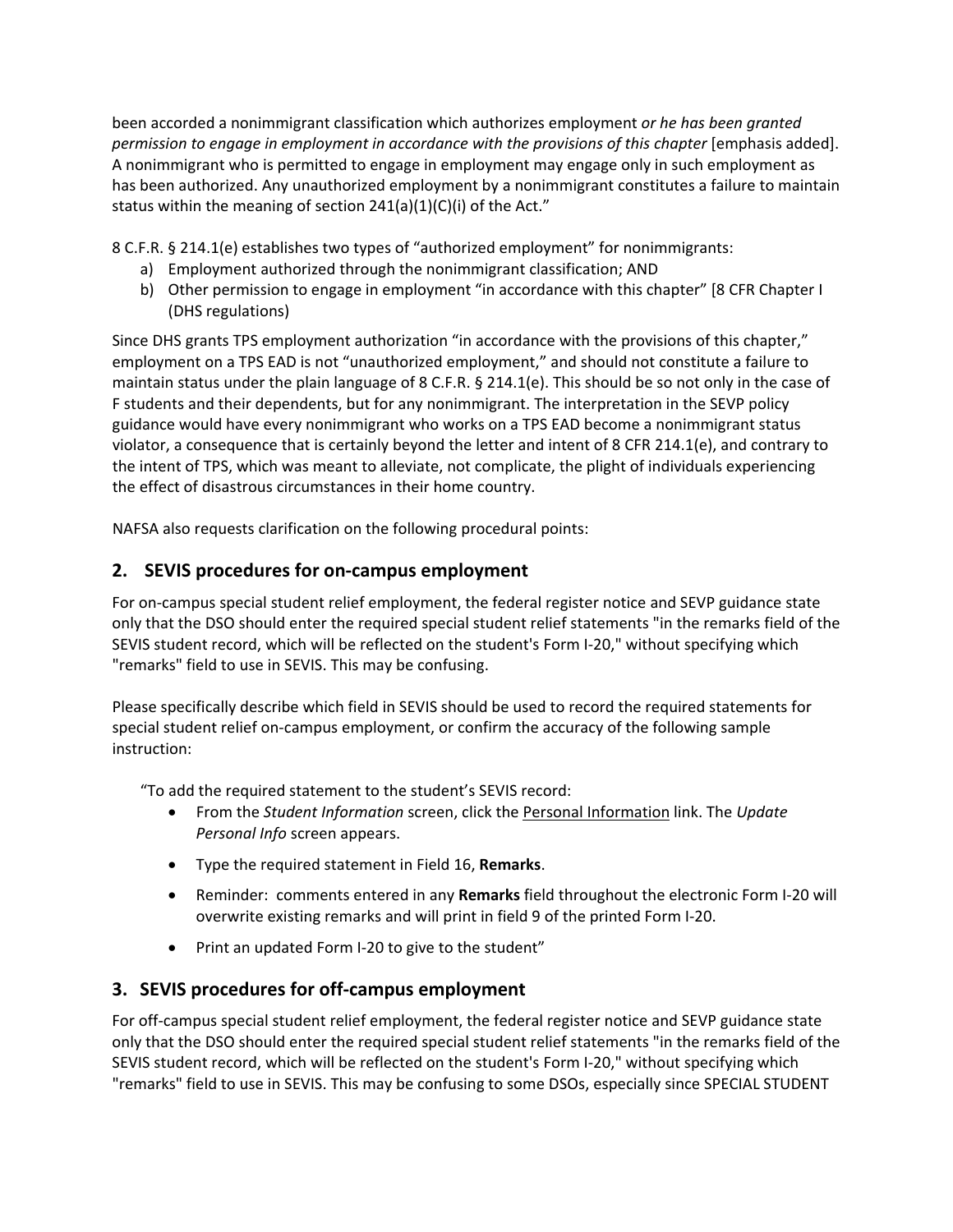RELIEF is one of the Off‐Campus Employment Types in the drop‐down menu on the *Add Off‐Campus Employment* screen.

Please describe proper SEVIS procedures for off‐campus special student relief employment, when:

- The student does not currently have standard off-campus employment authorization
- The student already has standard off‐campus employment authorization
- The student already has a TPS EAD

The essential question is whether SEVIS's Off‐Campus Employment functionality should be used in each of the above scenarios.

- If so, SEVP should provide specific instructions on how to complete the 5 fields in the *Add Off‐ Campus Employment* screen.
- If not, then a specific instruction modeled perhaps after the one suggested in item 1 above should be disseminated.

#### **4. USCIS EAD procedures**

There is no separate "special student relief" work authorization category to select on Form I‐765. For the 1998 special student relief program, INS had instructed filers to use the code (c)(3)(iii) (the standard F‐1 off-campus work authorization code), but to annotate the space next to the code with the phrase "Special Student Relief." USCIS has not issued specific guidelines for the Haitian program, except that filers should annotate the bottom right-hand side of the mailing envelope with the phrase "SPECIAL STUDENT RELIEF."

Can SEVP confirm the following with USCIS:

- Should applicants use code (c)(3)(iii) when requesting special student relief off‐campus employment authorization?
- Should applicants annotate the space next to the code with the phrase "special student relief?"
- Have the lockboxes and USCIS adjudicators been instructed that in the case of special student relief off‐campus employment requests, no documentation of economic need caused by the earthquake needs to be submitted with Form I-765, since the notice requires that determination to be made by the DSO?

## **5. Eligibility dates**

The SEVP Policy Guidance document states on page 6, Question 1.1:

"This FRN applies exclusively to F‐1 students whose country of citizenship is Haiti and who A**. On or before January 12, 2010, gained lawful admission into the United States in F‐ 1 classification** for duration of status under §101(a)(15)(F)(i) of the Immigration and Nationality Act, as amended and 8 U.S.C. 1101(a)(15)(F)(i)…

The Federal Register notice of September 15, 2010 has somewhat different wording at page 56120, column 2:

"Who is covered by this notice?